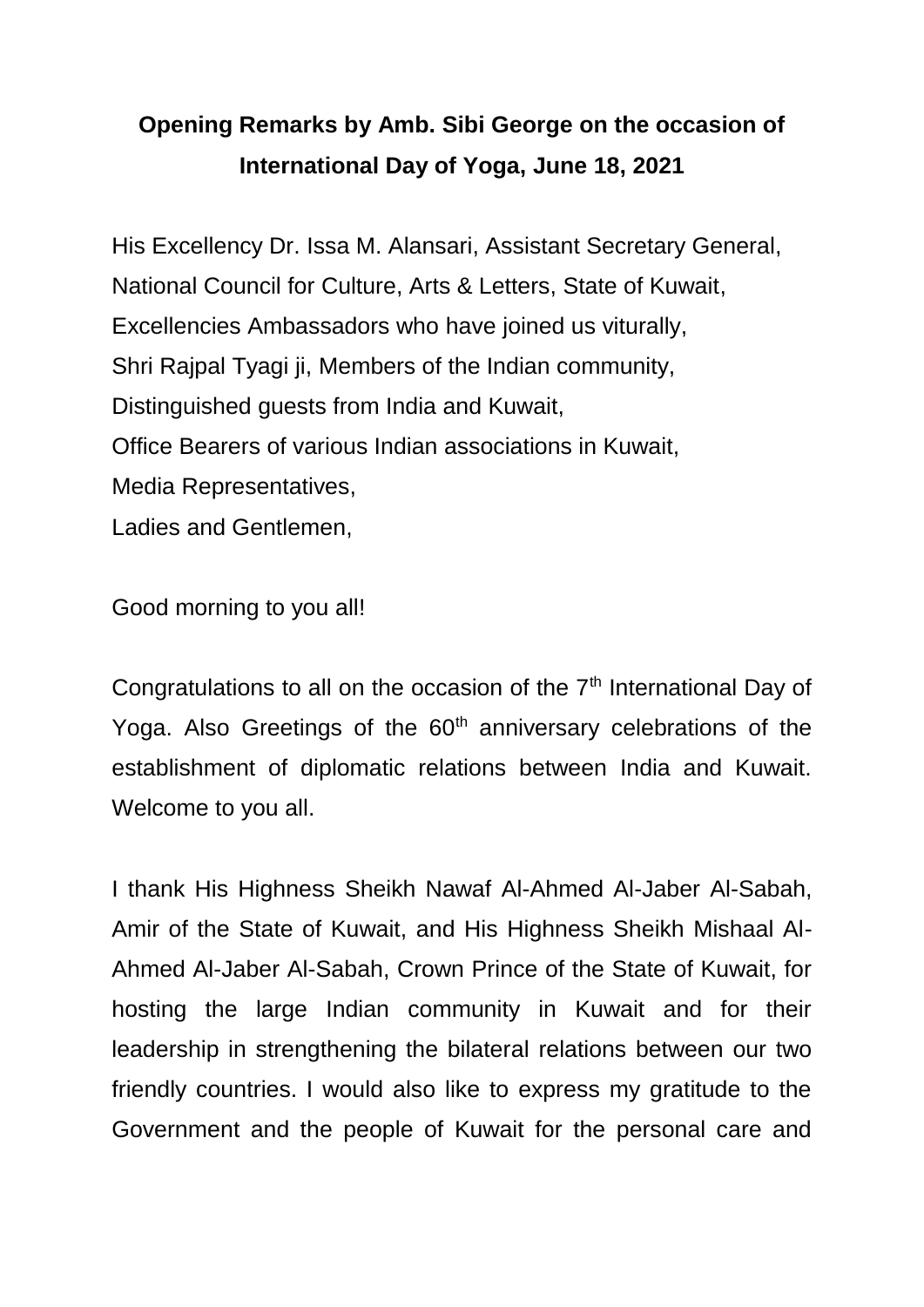support extended to Indian community during the COVID-19 pandemic.

Let me tell you a story, a story from ancient Indian history. We all heard about Alexander the Macedonian, whom some call Alexander the Great. After having crossed Persia, he came to India, met a sage on the banks of the river Indus, under a peepal tree who Alexander referred to as a wise man, in Greek. This sage sat on a rock, with eyes closed and in complete peace, experiencing the transformative shift which refreshes our body, mind and spirit. Our curious Alexander asked the saint what he was doing and the sage replied, "Experiencing nothingness." In fact, he was in deep meditation. The sage asked Alexander what he was doing. Alexander replied, "I am conquering the world." Both laughed. For Alexander, the sage was wasting his one and only life. For the sage, Alexander was wasting his time trying to conquer a world that has no limits, with a sense of urgency that made no sense when one lives infinite lives.

When we look back today after a few thousand years, one thing we know for sure that the empire that Alexander built collapsed within a few years or decades of his death. But Indian spirituality that the sage was experiencing, yoga that the saint was practicing, continues to attract the world towards India, continues to serve the world for good, a festival that we celebrate all across the world this week. This festival of yoga is all the more important when we face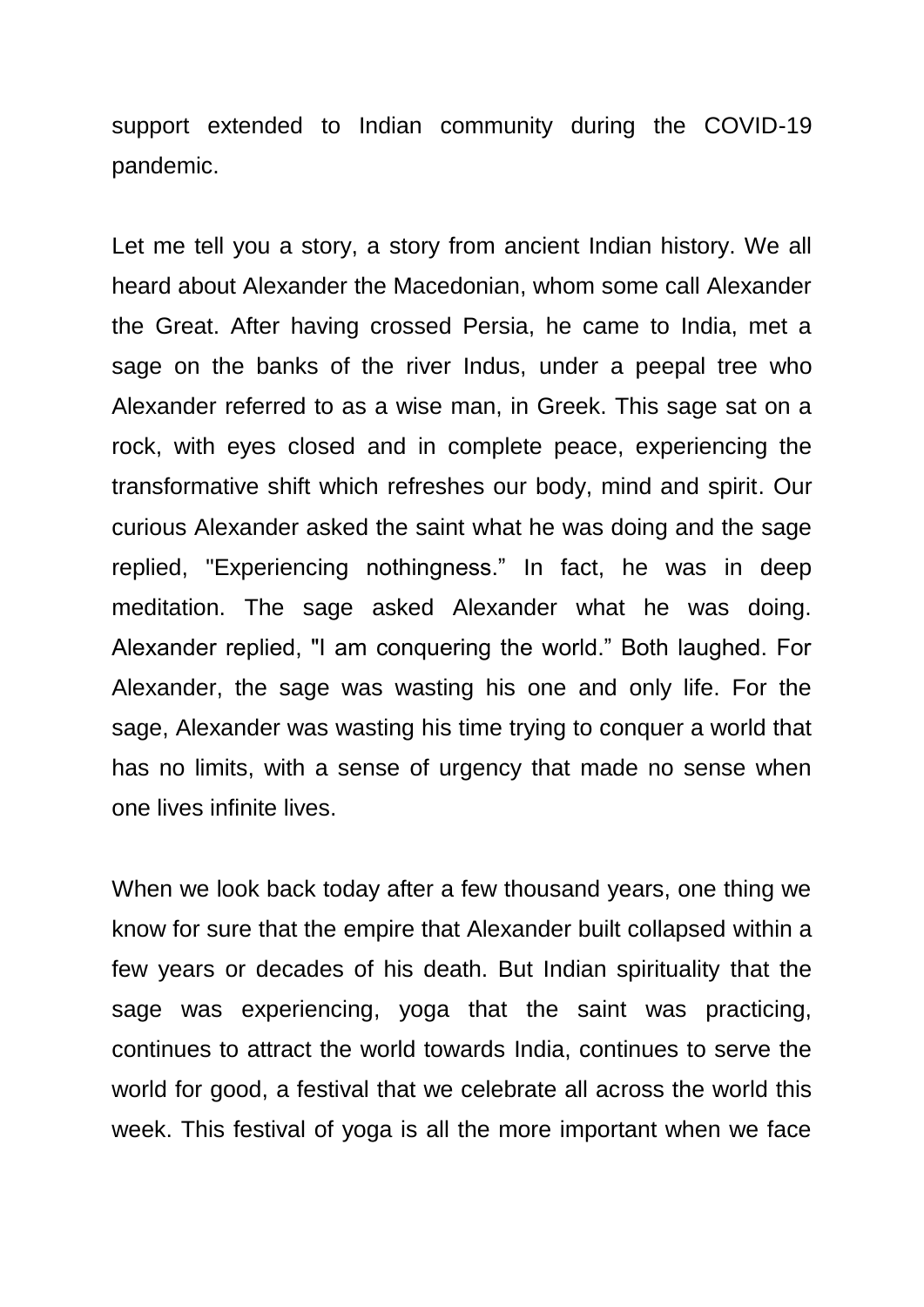the biggest health challenge of our generation and perhaps several generations to come in the form of deadly Covid 19 pandemic.

Dear Friends,

We all agree that COVID-19 has underscored the importance of collective action, nationally and internationally. No single country around the world has been immune to this deadly pandemic. And in a highly interconnected, globalized world that we now live in, we cannot isolate ourselves either. So, it is imperative that we join hands together to defeat this pandemic, and that is what most of the countries are doing. What we need today are all encompassing solutions for the entire humanity which can be applied universally to deal with both the immediate need to protect ourselves through vaccinations and also the longer term need of holistic health management. I am glad to say that we have global solutions to address both these needs.

The first of the solutions is indeed vaccines, which are already being administered around the world. I am happy to note that India as the pharmacy of the world has been at the forefront of vaccine development, production and supply to many countries around the world. I am happy to note that the Covid situation in India has improved considerably and we are on the steady path to recovery. Today the recovery rate is 96.03 percent with a daily positivity rate of less than 3.4%. We have given 269 million doses of vaccines till date.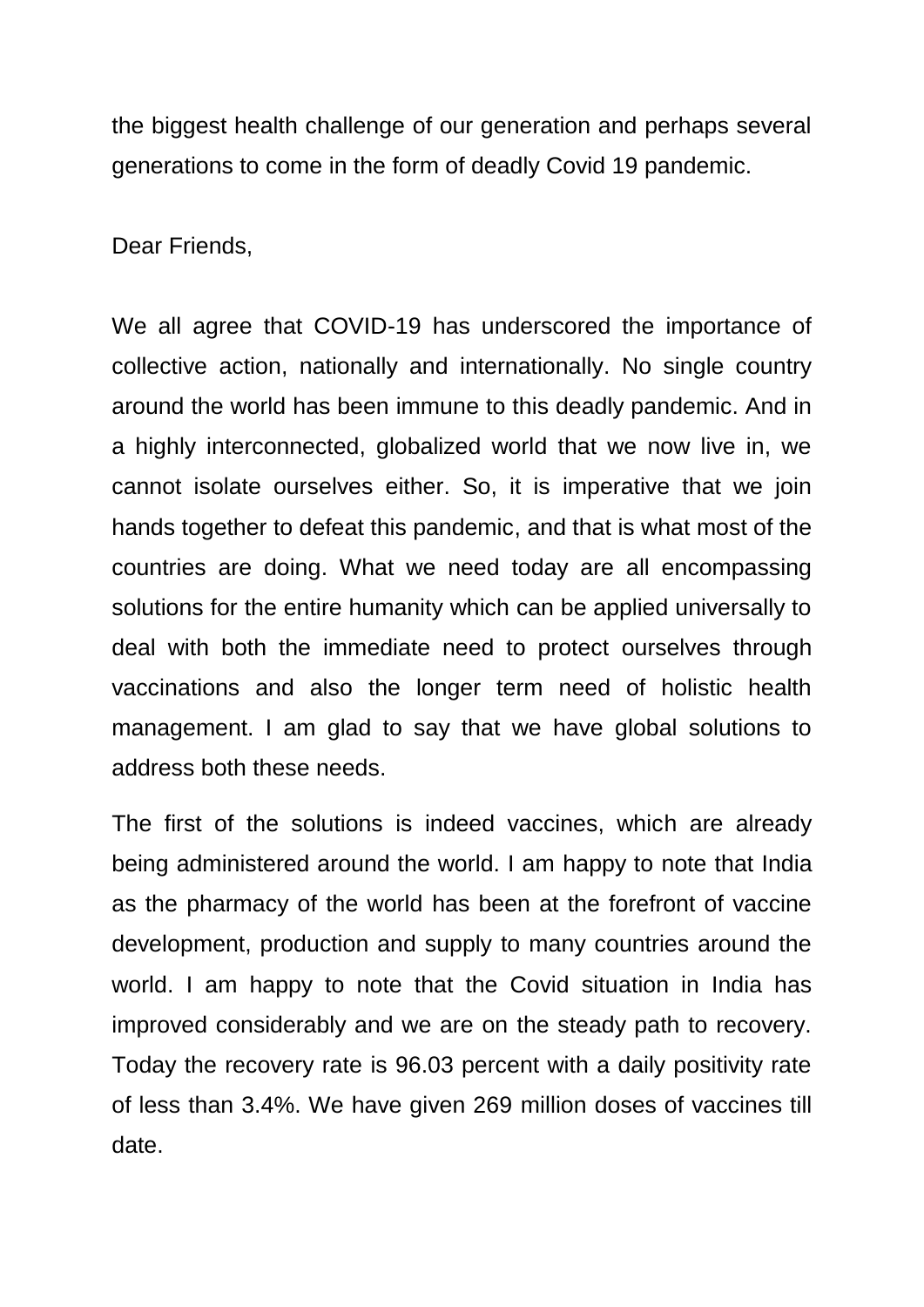The second global solution that we have today which addresses the measures for holistic health management. The fight against COVID-19 is not just physical. The pandemic has also left lasting impacts on mental health, with many left in psychological suffering, depression, and anxiety dealing with the pandemic-necessitated restrictions and loss. There is no better remedy than Yoga to deal with this aspect of the pandemic. That is where our Yoga comes to picture and quite prominently so. Let me quote from a statement issued by the United Nations on the importance of Yoga. I QUOTE "A growing trend of people around the world embracing Yoga to stay healthy and rejuvenated and to fight social isolation and depression has been witnessed during the pandemic. Yoga is also playing a significant role in the psycho-social care and rehabilitation of Covid-19 patients in quarantine and isolation. It is particularly helpful in allaying their fears and anxiety," UNQUOTE.

## Dear Friends,

Yoga truly belongs to the world. It was in the environs of ancient India that the secrets of a harmonious way of living, in sync with nature, focusing on balance and alignment of body and mind was painstakingly discovered by sages after long years of enquiry, practice and penance. Yoga has a home in India, and as you all know, this home is always open. And hence, very rightly, the tenets of yoga spread far and wide. Often, it has become part of learnings of different diverse systems of knowledge in various parts of the world, under various religions, languages or beliefs. Yogic learnings have inspired so many and overtly or subconsciously guided in the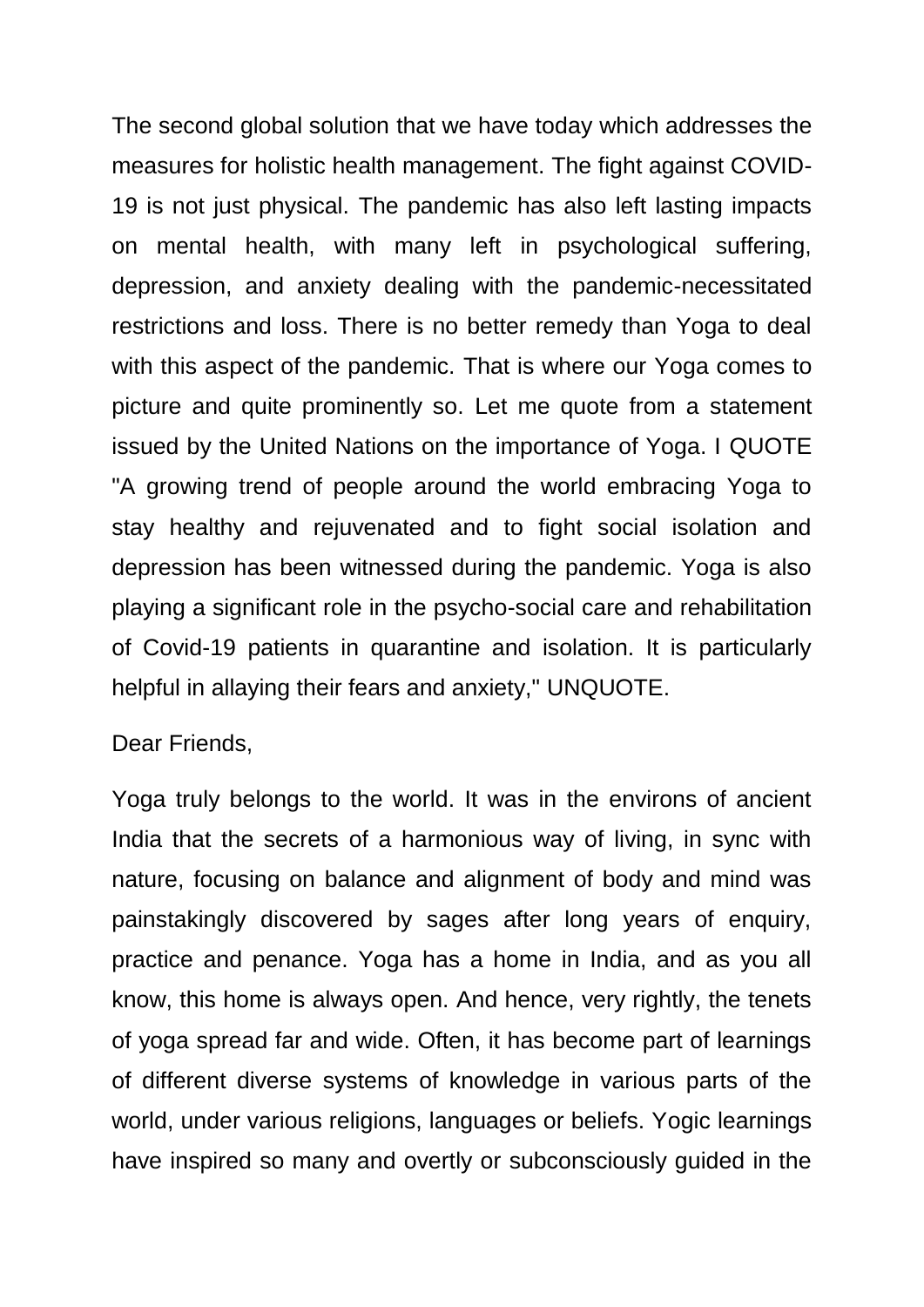pursuit of various systems of knowledge, such as in physics, biology, medicine, psychology, various forms of arts and music.

Dear Friends,

Almost a month ago in May 2021, we had set up the AYUSH Information cell at the Embassy here and had also organized the curtain raiser for the celebrations of the International Day of Yoga. I am quite delighted to inform you that over the past month in the runup to today's event, we have organized a number of events to celebrate yoga with all our dear friends in Kuwait. We had the quiz competition, yoga with family photo contest, a drawing competition and a serious of daily video posts on yoga from various practitioners of Yoga. I would like to thank all the yoga organizations in Kuwait for partnering with us in executing many of these promotional activities. I would also like to thank all the yoga enthusiasts who have actively participated in these events. My special thanks to Kuwait Chamber of Chorale, the members of which have always been ready to join us to sing our national anthem and our patriotic songs. I am happy that we could have them today amongst us.

I am also pleased to inform you all that there was a tremendous response and enthusiasm from people from all walks of life here in Kuwait to join us in celebrating Yoga, which has become what I would call a universal public good with only positive externalities for every society and every country. It is the innate power of Yoga to connect people and societies. It transcends boundaries and brings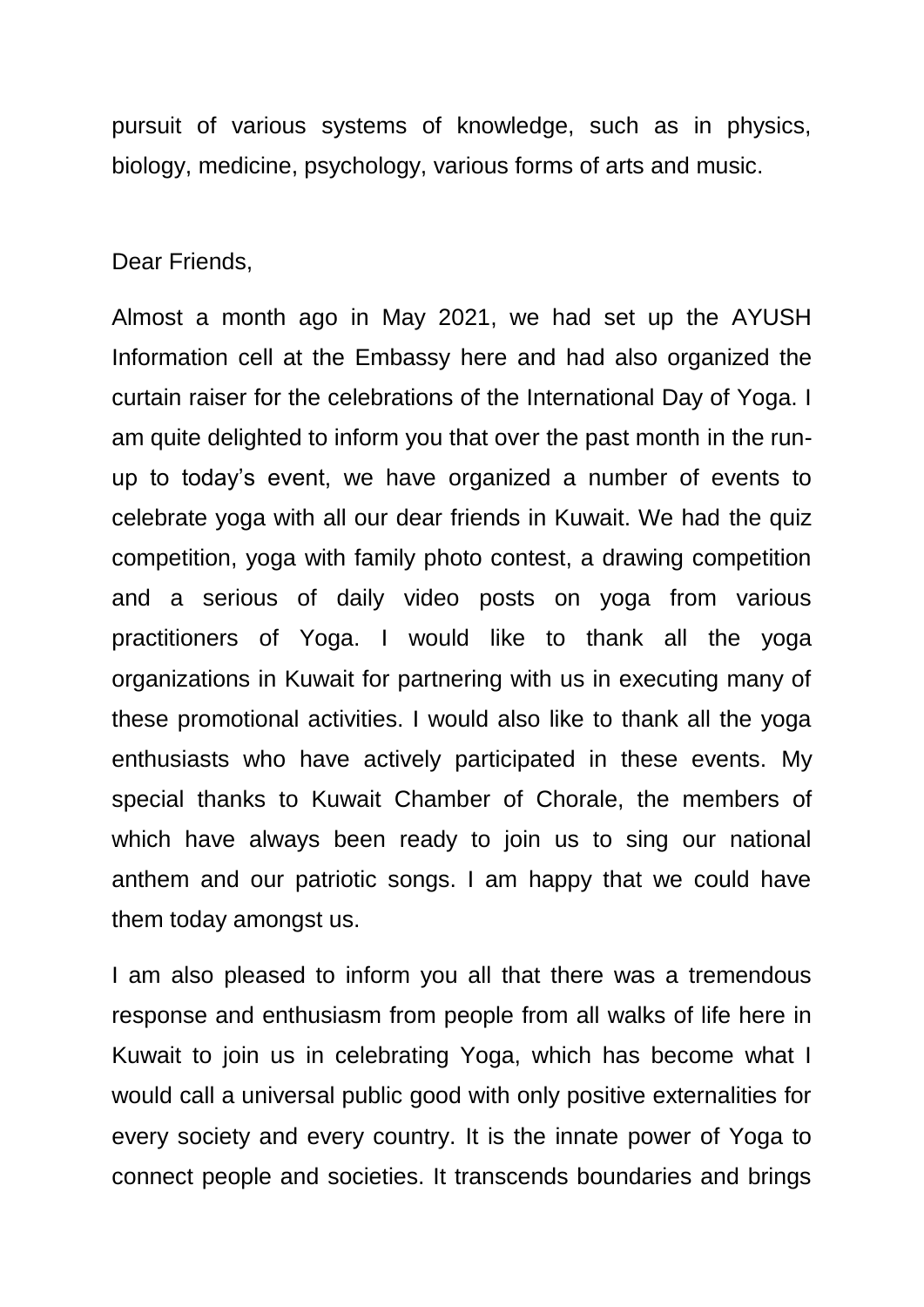everyone together. Yoga in its true essence is a unifying force. No wonder then that the United Nations unanimously adopted 21 June as the International Day of Yoga. On 07 November, 2014 when the United Nations General Assembly adopted the resolution to celebrate 21<sup>st</sup> June, the day of the summer solstice, as International Day of Yoga every year, it was proposed by India but was cosponsored by an overwhelming 177 countries of the world. The state of Kuwait, naturally, was one of the co-sponsor. It has been seven years since that day and the spread of Yoga continues unabated.

## Dear Friends,

On this important occasion when we celebrate the  $7<sup>th</sup>$  Anniversary of this historic day, let us all embrace Yoga wholeheartedly to ensure that everyone has a healthy lifestyle. Yoga is much more than just a health regime. It is a way of leading a fuller life. I am no expert on Yogic way of life but I can tell you from my own personal experience that Yoga has a transcendental impact on individuals and societies in more ways than one. Just to recount a few, I would like to share the following thoughts with you:

**Yoga heals:** From enhancement of muscular strength and body flexibility, improvement in respiratory and cardiovascular function, reduction in stress, anxiety, depression, and chronic pain, improvement in sleep patterns, to the enhancement of overall wellbeing; Yoga does it all.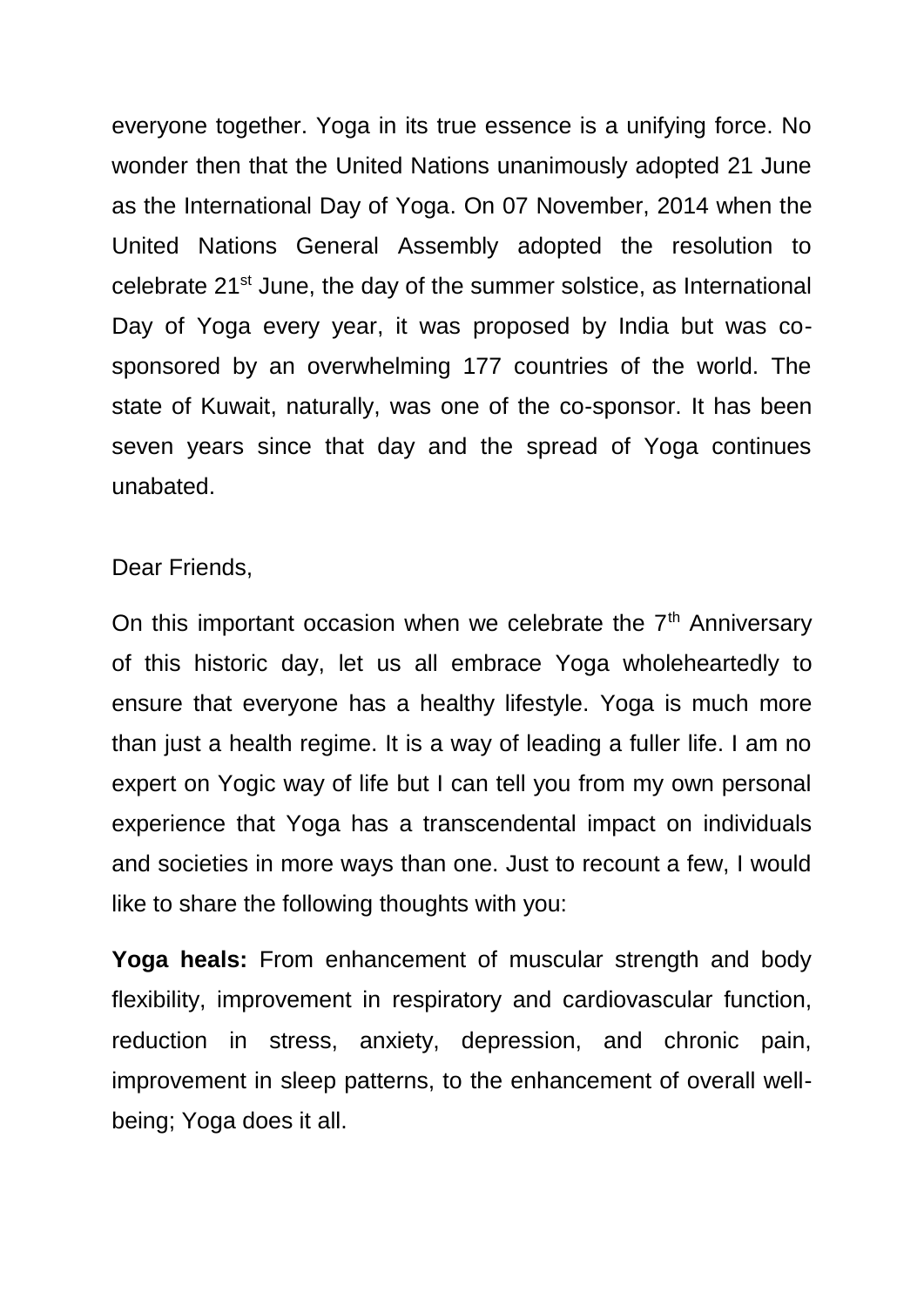**Yoga inspires:** Yoga inspires us to overcome our fears so we can grow beyond them to unleash our uncharted, latent potential. To quote Patanjali, the saint who codified Yoga thousands of years ago, "When you are inspired by some great purpose all of your thoughts break their bonds; your mind transcends limitations, your consciousness expands in every direction and you find yourself in a new, great and wonderful world."

**Yoga transforms:** Yoga is about change. Gaining a fresh perspective is a powerful way to promote change within our lives. Albert Einstein said, and I quote "You can never solve a problem on the level on which it was created." UNQUOTE. Yoga helps you transcend obstacles that obscure who you really are, that it helps you come into a fuller expression of your true nature.

**Yoga connects:** Yoga teaches mindfulness and awareness. From this state of mind, you begin to see the world through a lens of balance and positivity. You begin to see the world in its true form, all of us connected, all of us living for today.

**To sum up Yoga rekindles life**: It is meditative. As we step onto the yoga mats leaving behind the hustle and bustle of our everyday lives and quietly try to find peace from within, a breath at a time, we gain this sense of calm with ourselves. We gradually undergo a transformative shift which refreshes our body, mind and spirit. Yoga is truth beyond articulation, wisdom beyond time.

Dear Friends,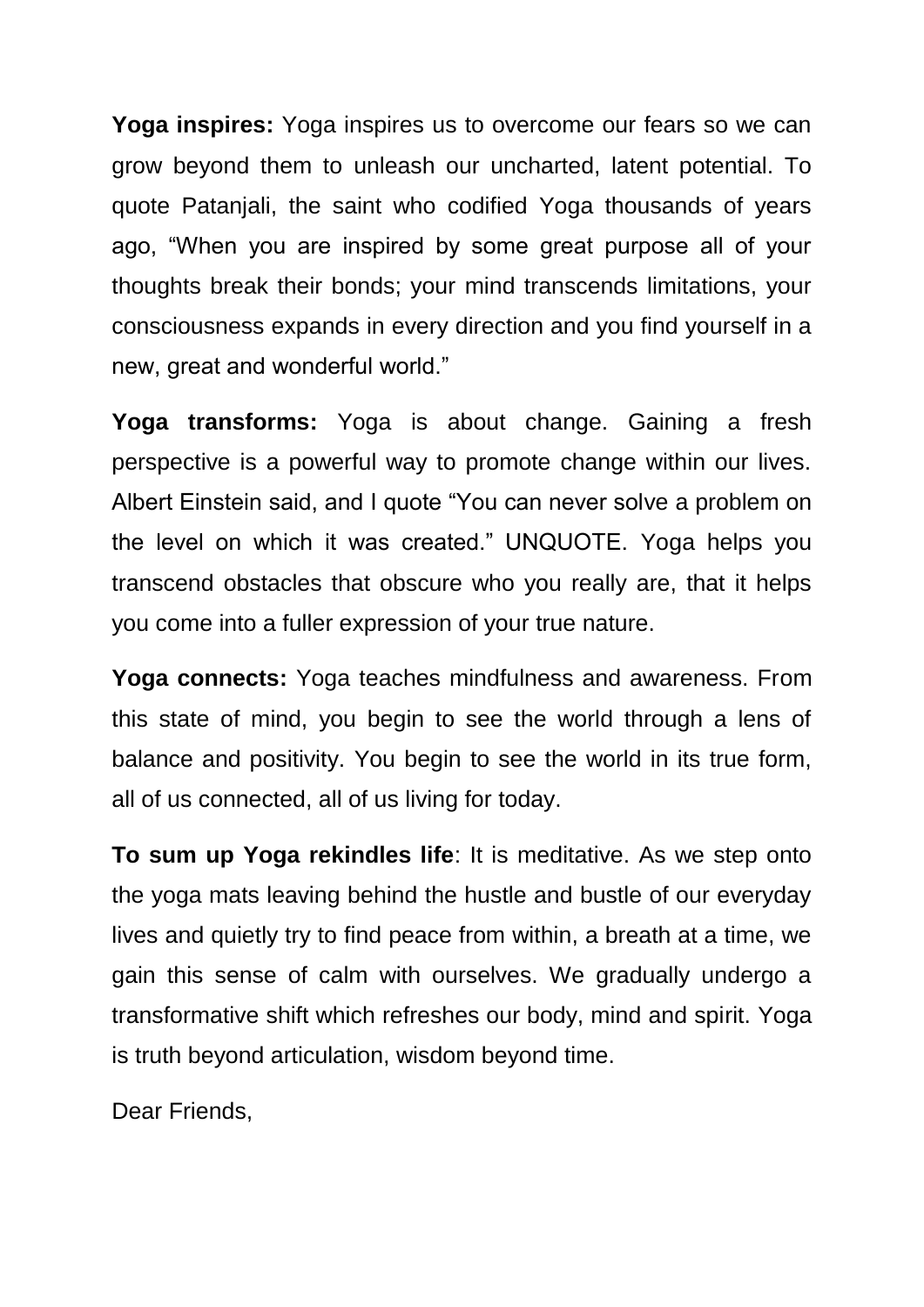We have received special video messages on this special occasion from a number of renowned yoga gurus residing in different parts of the world. We have done a short compilation of these messages which we will be showing during the course of today's event. We thank all those who have sent their good wishes.

We are also blessed with the remarks of His Excellency Shri Kiren Rijiju, Hon'ble Minister of State, Ministry of Youth & Affairs and Ministry of Minority Affairs, Government of India. I would like to express my sincere gratitude to the Hon'ble Minister for his message and the kind support extended to the Embassy. I also take this opportunity to thank the Ministry of AYUSH and Indian Council of Cultural Relations for their support to the Embassy and its various promotional initiatives. In this regard, I am happy to announce the launch of the Special Edition of AYUSH Bulletin with particular emphasis on Yoga, which is the theme of the month. It is a bilingual publication, English and Arabic, which is entirely an inhouse effort. I encourage all of you to make use of this extremely informative publication. I congratulate the cultural division of the Embassy, which is led by my colleague, Dr. Vinod Gaikwad, First Secretary, for bringing out this special edition at the opportune time. Every moment of preparation for this event I could feel the personal attachment Dr. Gaikwad has towards yoga and Ayurveda. One of my dreams for the celebrations of the 60<sup>th</sup> anniversary of establishment of diplomatic relations between India and Kuwait is to make yoga and Ayurveda reach every family in Kuwait. Let the